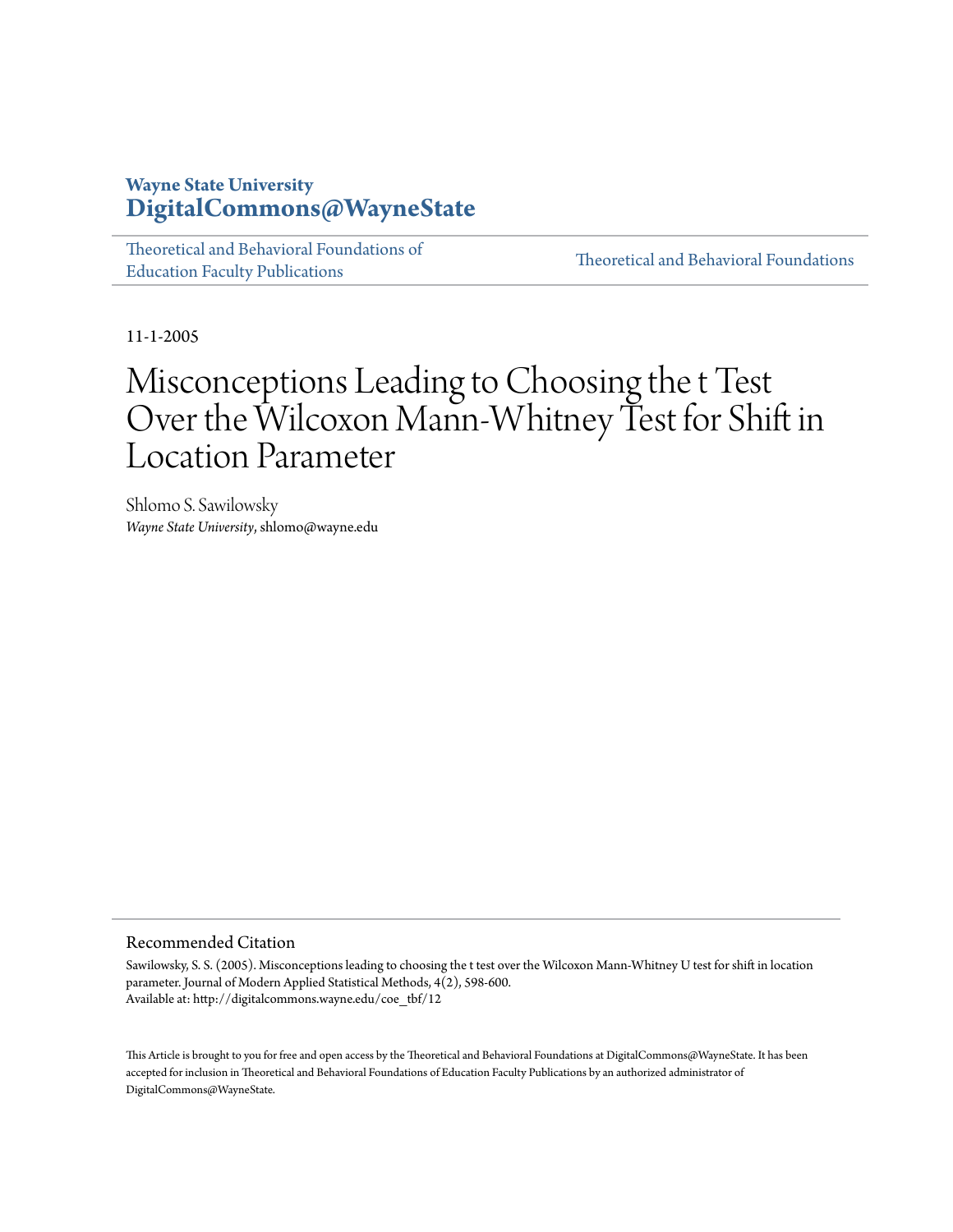## Misconceptions Leading to Choosing the t Test Over the Wilcoxon Mann-Whitney Test for Shift in Location Parameter

Shlomo S. Sawilowsky Wayne State University

There exist many misconceptions in choosing the t over the Wilcoxon Rank-Sum test when testing for shift. Examples are given in the following three groups: (1) false statement, (2) true premise, but false conclusion, and (3) true statement irrelevant in choosing between the t test and the Wilcoxon Rank Sum test.

Key words: t test, Wilcoxon Rank-Sum test, robustness, power

### Introduction

For treatment effects modeled as a shift in location parameter, the t test can be decidedly nonrobust to departures from population normality unless certain conditions have been met (Sawilowsky & Blair, 1992). When normality is met or nearly met (which occurs rarely), the t test maintains a very small power advantage over the Wilcoxon Rank Sum / Mann-Whitney U test. When normality is violated, the Wilcoxon Rank Sum Test can be three or four times more powerful than the independent samples t test (Blair, 1980; Blair & Higgins, 1980a, 1980b, 1981; Blair, Higgins, & Smitely, 1980; Sawilowsky & Blair, 1992). The power advantages of the nonparametric test actually increases with sample size for the low to midlevel parts of the t test's power spectrum.

Although the power advantage is not as spectacular as with the independent samples case, the Wilcoxon Signed-Ranks test for two dependent samples nevertheless maintains a considerable power advantage over the dependent samples t test for similar conditions (Blair & Higgins, 1985a, 1985b).

Shlomo S. Sawilowsky is Professor, WSU Distinguished Faculty Fellow, and Careful Data Analyst. Email him at shlomo@wayne.edu.

 The dates of the Monte Carlo studies cited above are from 1980 – 1992. Promise for these small sample results was available decades prior on the basis of large sample asymptotic theory. This understanding had even penetrated to the level of a *book review* written in 1968! "The Wilcoxon rank-sum test…show[s] only slight losses in both large and small sample efficiency relative to the t-test in the normal case, while in many non-normal cases, efficiency exceeds 100%" (Meeter, 1968).

 Thus, sane researchers opt to use the Wilcoxon Rank Sum test when testing for shift in location. Overly cautious researchers, with no justification, opt to perform both the t test and the Wilcoxon Rank Sum test, and accept the Wilcoxon only if it rejects and the t doesn't. (This is a misguided practice, as it leads to an increase in experiment-wise Type I errors.) Pedantic researchers, oblivious to the Monte Carlo results of the past 25 years, and asymptotic results for the past half-century, simply ignore the Wilcoxon Rank Sum test in favor of the t test.

In the course of reviewing articles submitted to the sixteen journals that I have provided ad hoc reviews over the past 15 years, I have compiled a list of constantly recycling reasons given for preferring the t test over the Wilcoxon Rank Sum test when testing for shift in location. They are presented below without expansive commentary, in the hopes that they never again resurface.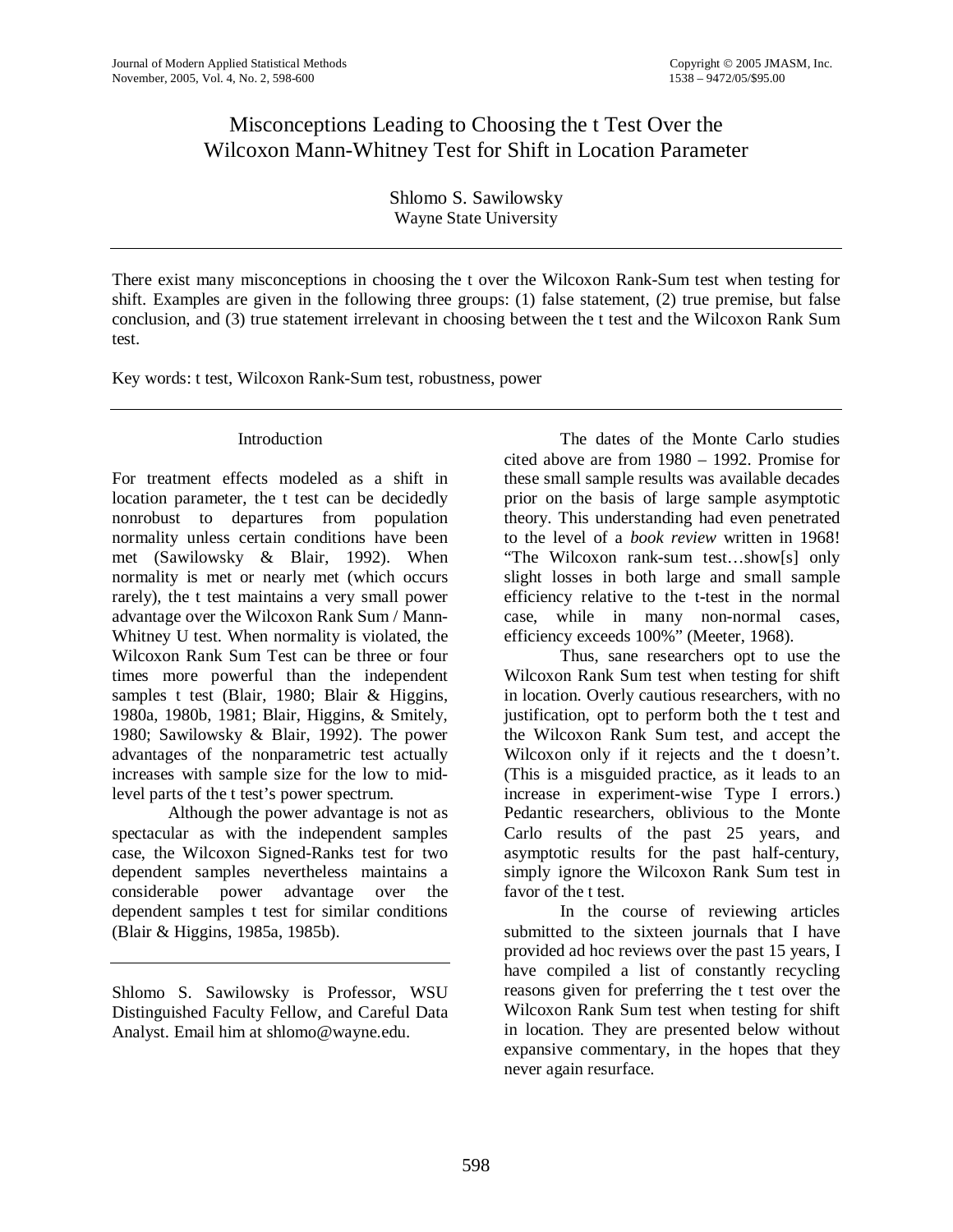The misconceptions are categorized in three groups: (1) false statement, (2) true premise, but false conclusion, and (3) true statement irrelevant in choosing between the t test and the Wilcoxon Rank Sum test.

(1) False Statement

- the Wilcoxon is only for use when the data are originally in the form of ranks
- the Wilcoxon's ranking procedure throws away useful information
- the Wilcoxon is only for use in the presence of outliers
- the Wilcoxon should only be used for small samples
- the t is robust with respect to Type I errors
- the t is more powerful
- if a modern procedure should be used, it should be a permutation test, not the Wilcoxon

(2) True Premise, but False Conclusion

- the Wilcoxon is a test of  $f_i(x) = g_i(x)$ (true), so even if it does reject and the t doesn't, it is probably due to some difference other than the mean (e.g., scale) (false)
- the Wilcoxon's underlying assumptions are weaker (true), therefore the hypothesis being tested is less interesting (false)
- in terms of central tendency, the Wilcoxon pertains to the median (true), which is less interesting than the mean (false)
- the t is expandable to the k samples case (true), but the Wilcoxon is not (false)
- the t is expandable to the multivariate case (true), but the Wilcoxon is not (false)
- the t is expandable to the factorial case (true), but the Wilcoxon is not (false)

(3) True Statement Irrelevant in Choosing Between the t and Wilcoxon

- the t is a classical test
- results based on the t have been accumulating for almost a century, permitting direct comparison of results over time
- the t on the ranks is equivalent to the Wilcoxon on the original scores
- the hypotheses being tested for the t and Wilcoxon aren't exactly the same
- the t is the Uniformly Most Powerful Unbiased test under normality
- the t is robust with respect to Type II errors for departures from normality
- for very small sample sizes the t can be conducted at  $\alpha = .05$  or .01, but the Wilcoxon cannot because there are no critical values
- at relatively small sample sizes, the Wilcoxon test cannot be conducted at exactly the  $\alpha = .05$  or .01 levels due to the discrete nature of the sampling distribution
- even its inventor called the Wilcoxon test a "quick and dirty" or "crude" procedure

#### References

 Blair, R. C. (1980). *A comparison of the power of the two independent means* t *test to that of theWilcoxon's rank-sum teset for samples of various populations*. Unpublished doctoral dissertation, University of South Florida, Tampa, FL.

 Blair, R. C., & Higgins, J. J. (1980a). A comparison of the *t* test and the Wilcoxon statistics when samples are drawn from a certain mixed normal distribution. *Evaluation Review*, *4*, 645-656.

 Blair, R. C., & Higgins, J. J. (1980b). A comparison of the power of the Wilcoxon's rank-sum statistic to that of student's t statistic under various non-normal distributions. *Journal of Educational Statistics*, *5*(4), 309-335.